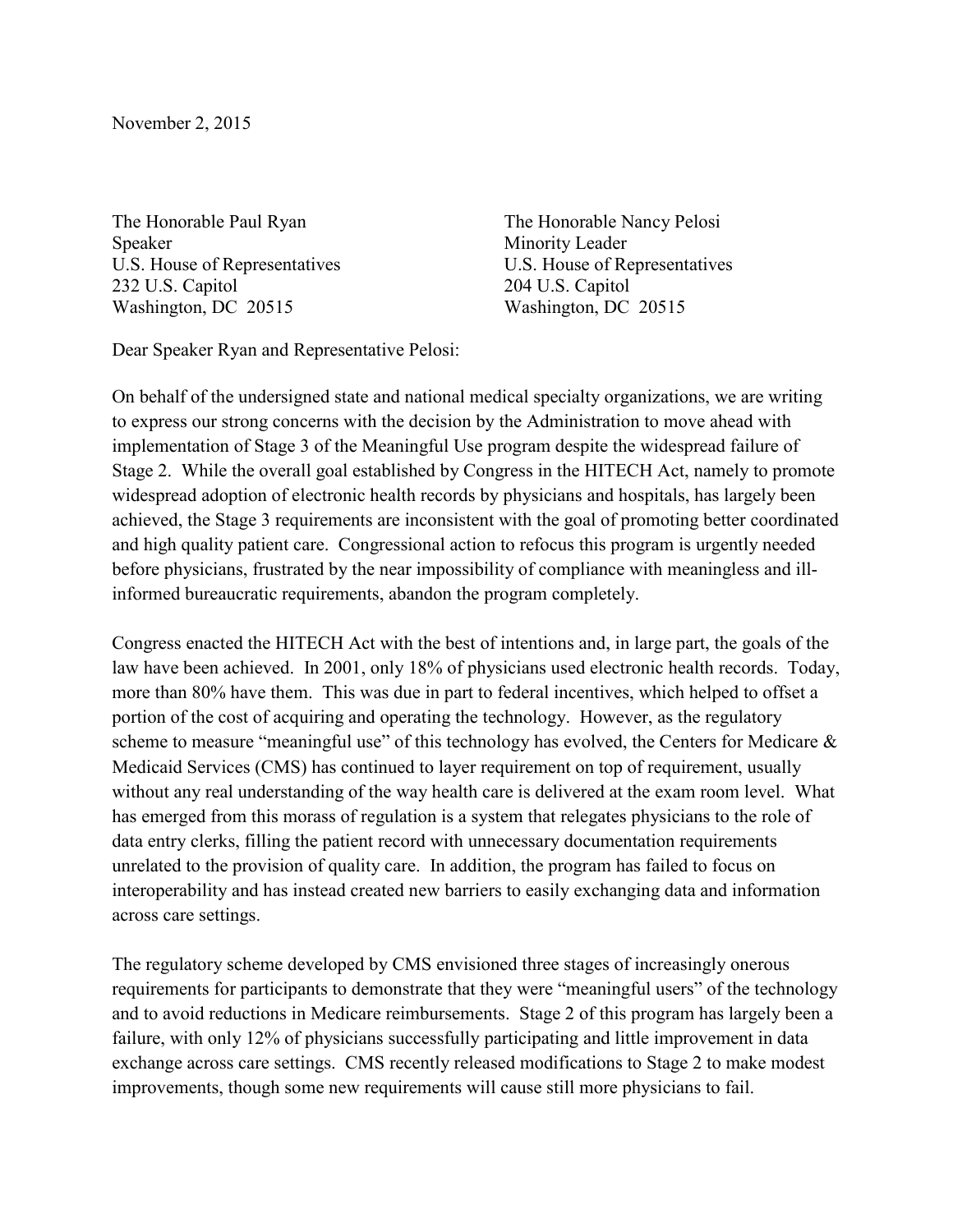The Honorable Paul Ryan The Honorable Nancy Pelosi November 2, 2015

Simultaneously CMS laid out more challenging requirements for Stage 3. Rather than build on the modest improvements made to Stage 2, CMS reverted back to the same fundamental flaws in the previous version of the program by focusing heavily on measure thresholds and excessive documentation requirements rather than improving interoperability. Relying so heavily on the failed construct of Stage 2 will only guarantee continued failure in Stage 3.

Stakeholders have urged the Administration to take a different path to achieving the vision originally laid out by Congress in the HITECH Act. We believe that the success of the program hinges on a laser-like focus on promoting interoperability and allowing innovation to flourish as vendors respond to the demands of physicians and hospitals rather than the current system where vendors must meet the ill-informed check-the-box requirements of the current program.

The Administration has not responded to this need and instead has chosen to perpetuate the current failed program through the release of Stage 3 Meaningful Use. It is unrealistic to expect that doing the same thing over and over again will result in a different outcome. We believe, therefore, that it is time for Congress to act to refocus the Meaningful Use program on the goal of achieving a truly interoperable system of electronic health records that will support, rather than hinder, the delivery of high quality care.

Sincerely,

American Medical Association Advocacy Council of the American College of Allergy, Asthma and Immunology Aerospace Medical Association AMDA – The Society for Post-Acute and Long-Term Care Medicine America Society for Radiation Oncology American Academy of Allergy, Asthma and Immunology American Academy of Dermatology Association American Academy of Emergency Medicine American Academy of Family Physicians American Academy of Home Care Medicine American Academy of Neurology American Academy of Ophthalmology American Academy of Otolaryngic Allergy American Academy of Otolaryngology—Head and Neck Surgery American Academy of Physical Medicine and Rehabilitation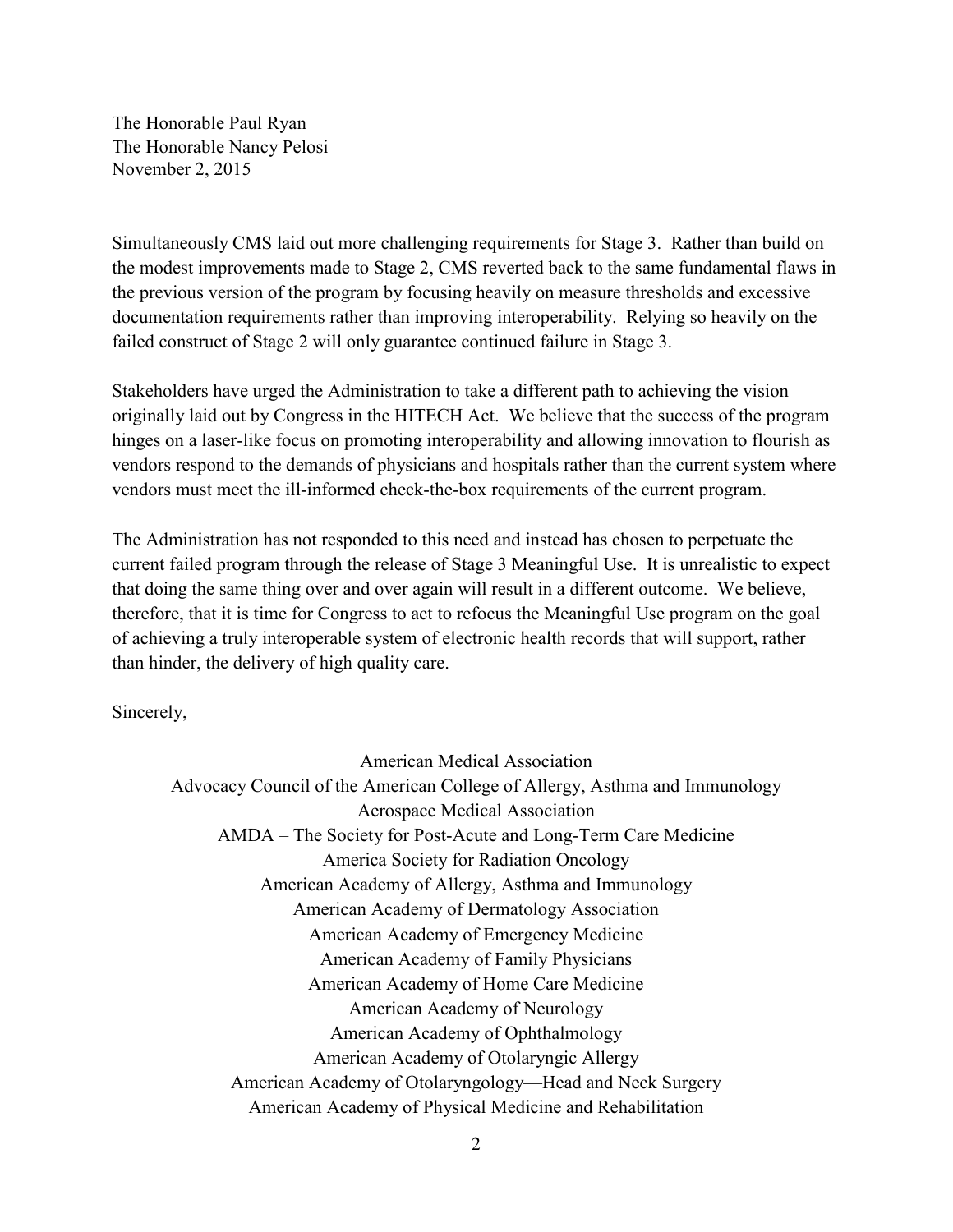American Association of Clinical Endocrinologists American Association of Hip and Knee Surgeons American Association of Neurological Surgeons American association of Orthopaedic Surgeons American Clinical Neurophysiology Society American College of Cardiology American College of Gastroenterology American College of Mohs Surgery American College of Osteopathic Family Physicians American College of Osteopathic Internists American College of Osteopathic Surgeons American College of Phlebology American College of Physicians American College of Rheumatology American College of Surgeons American Gastroenterological Association American Geriatrics Society American Osteopathic Association American Psychiatric Association American Society for Clinical Pathology American Society for Dermatologic Surgery Association American Society for Gastrointestinal Endoscopy American Society for Surgery of the Hand American Society of Cataract and Refractive Surgery American Society of Clinical Oncology American Society of Dermatopathology American Society of Echocardiography American Society of Nuclear Cardiology American Society of Plastic Surgeons American Society of Retina Specialists American Thoracic Society American Urological Association College of American Pathologists Congress of Neurological Surgeons Heart Rhythm Society Infectious Diseases Society of America International Society for the Advancement of Spine Surgery Medical Group Management Association National Association of Spine Specialists North American Spine Society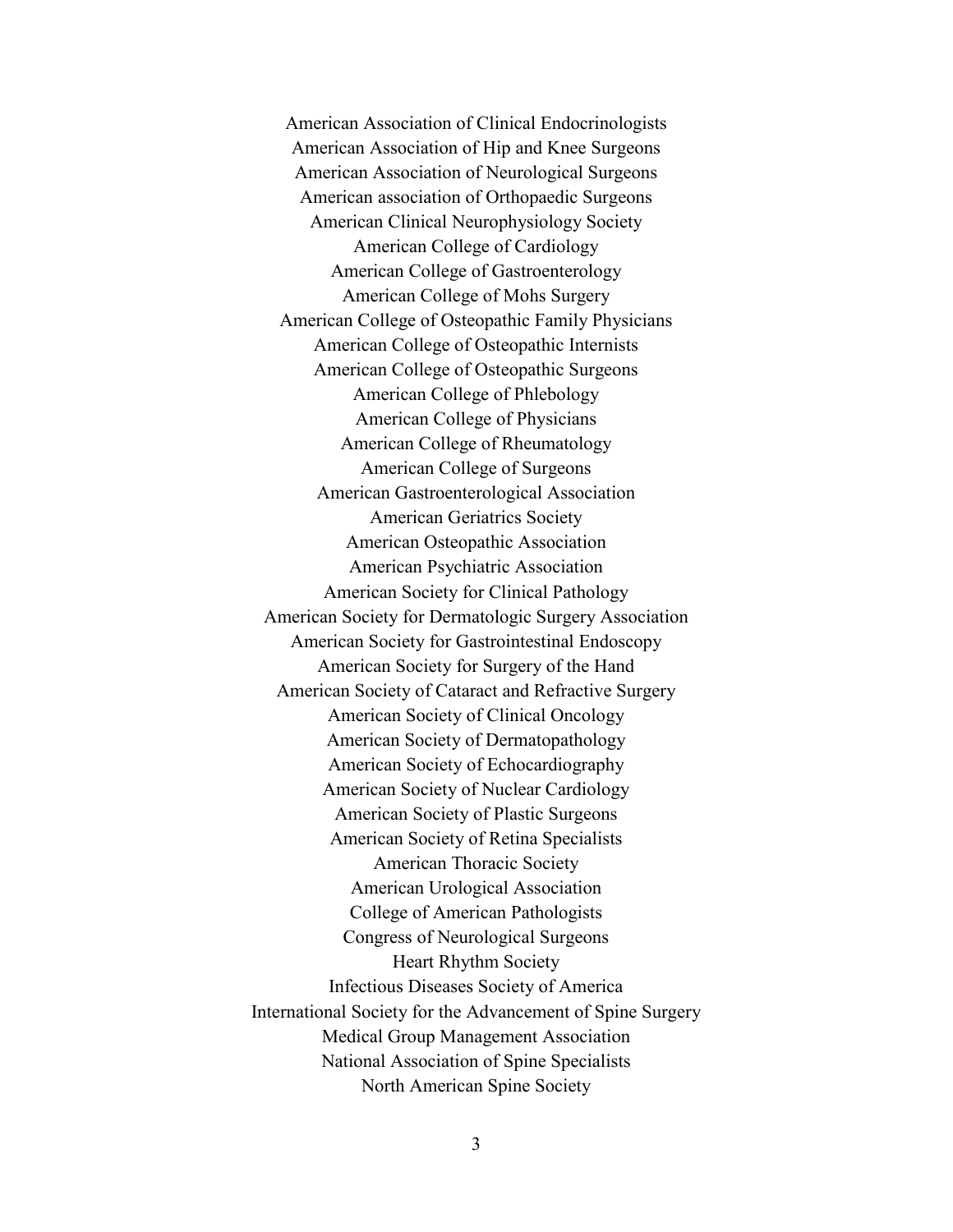Obesity Medicine Association Renal Physicians Association Society for Cardiovascular Angiography and Interventions Society for Vascular Surgery Society of Hospital Medicine Spine Intervention Society

Medical Association of the State of Alabama Alaska State Medical Association Arizona Medical Association Arkansas Medical Society California Medical Association Colorado Medical Society Connecticut State Medical Society Medical Society of Delaware Medical Society of the District of Columbia Florida Medical Association Inc Medical Association of Georgia Hawaii Medical Association Idaho Medical Association Illinois State Medical Society Indiana State Medical Association Iowa Medical Society Kansas Medical Society Kentucky Medical Association Louisiana State Medical Society Maine Medical Association MedChi, The Maryland State Medical Society Massachusetts Medical Society Michigan State Medical Society Minnesota Medical Association Mississippi State Medical Association Missouri State Medical Association Montana Medical Association Nebraska Medical Association Nevada State Medical Association New Hampshire Medical Society Medical Society of New Jersey New Mexico Medical Society Medical Society of the State of New York